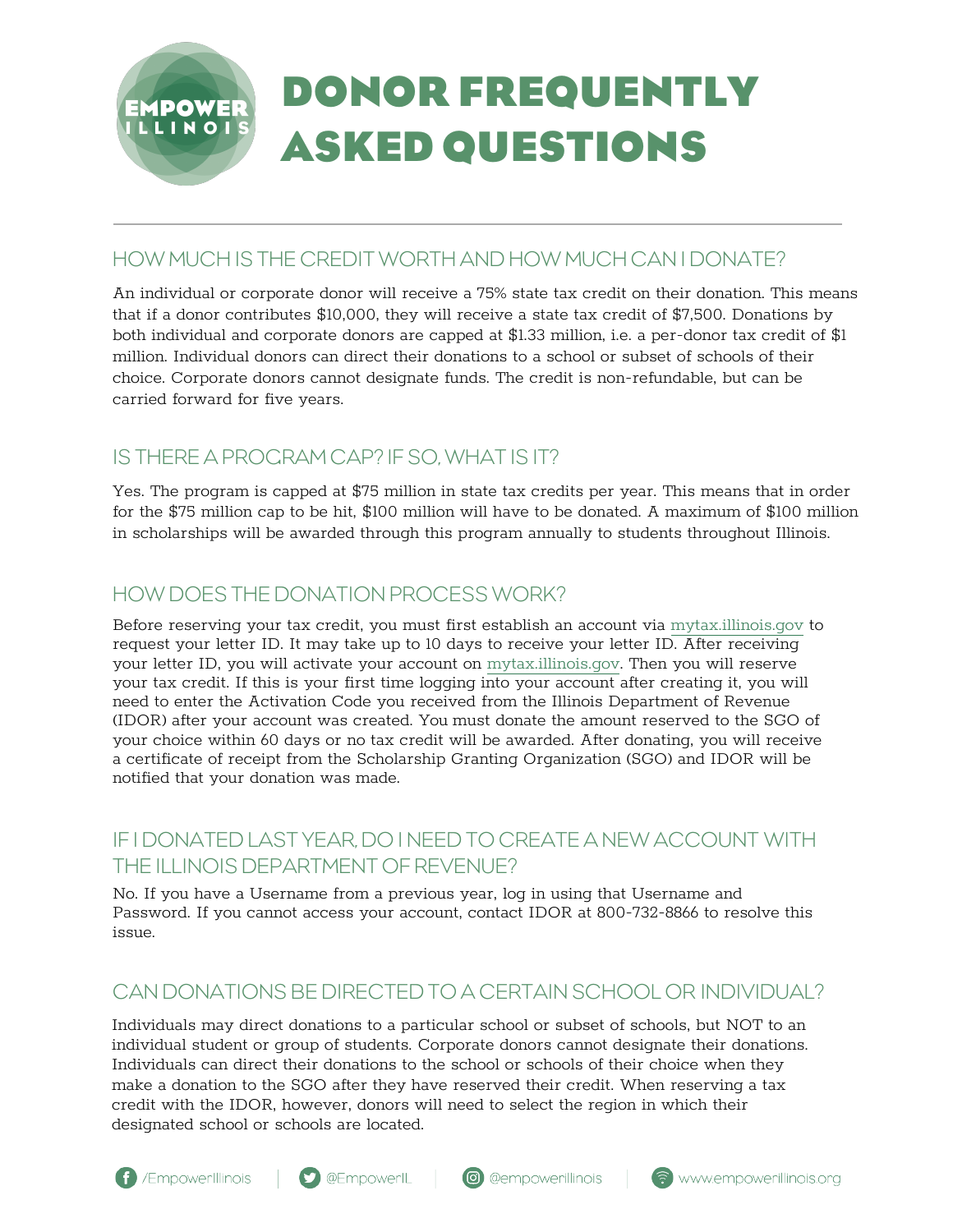# CAN A TAXPAYER MAKE A TAX-CREDITED CONTRIBUTION TO A SCHOLARSHIP CRANTING ORGANIZATION FROM A DONOR ADVISED FUND?

No. Payments to SGOs are not treated as charitable contributions for federal income tax purposes and therefore payments from a donor advised fund do not qualify for the tax credit. The payment of tax-credited scholarship donations to an SGO must come directly from the individual or corporate taxpayer.

## ARE THESE SCHOLARSHIPS ONLY FOR CATHOLIC SCHOOLS?

No. The scholarships can be used to cover the tuition and eligible fees for any non-public school in Illinois officially recognized by the Illinois State Board of Education (ISBE).

### WHAT CREDIT CARDS ARE ACCEPTED?

Empower Illinois accepts all major credit cards including Visa, Mastercard, American Express, and Discover.

# IS THERE A PROCESSING FEE TO DONATE WITH A CREDIT CARD?

Yes, if you donate by credit card there will be a 3.25% fee added to your donation.

### IS DONATING WITH A CREDIT CARD SECURE?

Yes, all credit card information processes directly with U.S. Bank and is not viewed or stored by Empower Illinois. Additionally, each transaction has \$250,000 consumer protection insurance.

# CAN I SPLIT MY DONATION ON MULTIPLE CREDIT CARDS?

No, a single donation cannot be split between multiple credit cards. If you wish to use more than one credit card, you can make multiple donations each using a different card.

### WILL LEARN CREDIT CARD POINTS ON MY DONATION?

Your gift may be eligible for credit card points. Talk to your credit card provider to learn more about qualified spending.

# IF I DONATE WITH A CREDIT CARD, AM I STILL ELIGIBLE FOR A 75% TAX CREDIT?

Yes, your donation is still eligible for a 75% state tax credit. Only your donation, however, not the 3.25% processing fee, is eligible for a state tax credit.

#### IF I NEED MY DONATION REFUNDED, HOW WILL IT BE RETURNED?

Your donation will be refunded in the same manner with which you made your donation. For example, if you donate with a credit card, your donation will be refunded to the same card. If your gift was made with stocks and they have already been sold, however, your refund will be refunded via check.





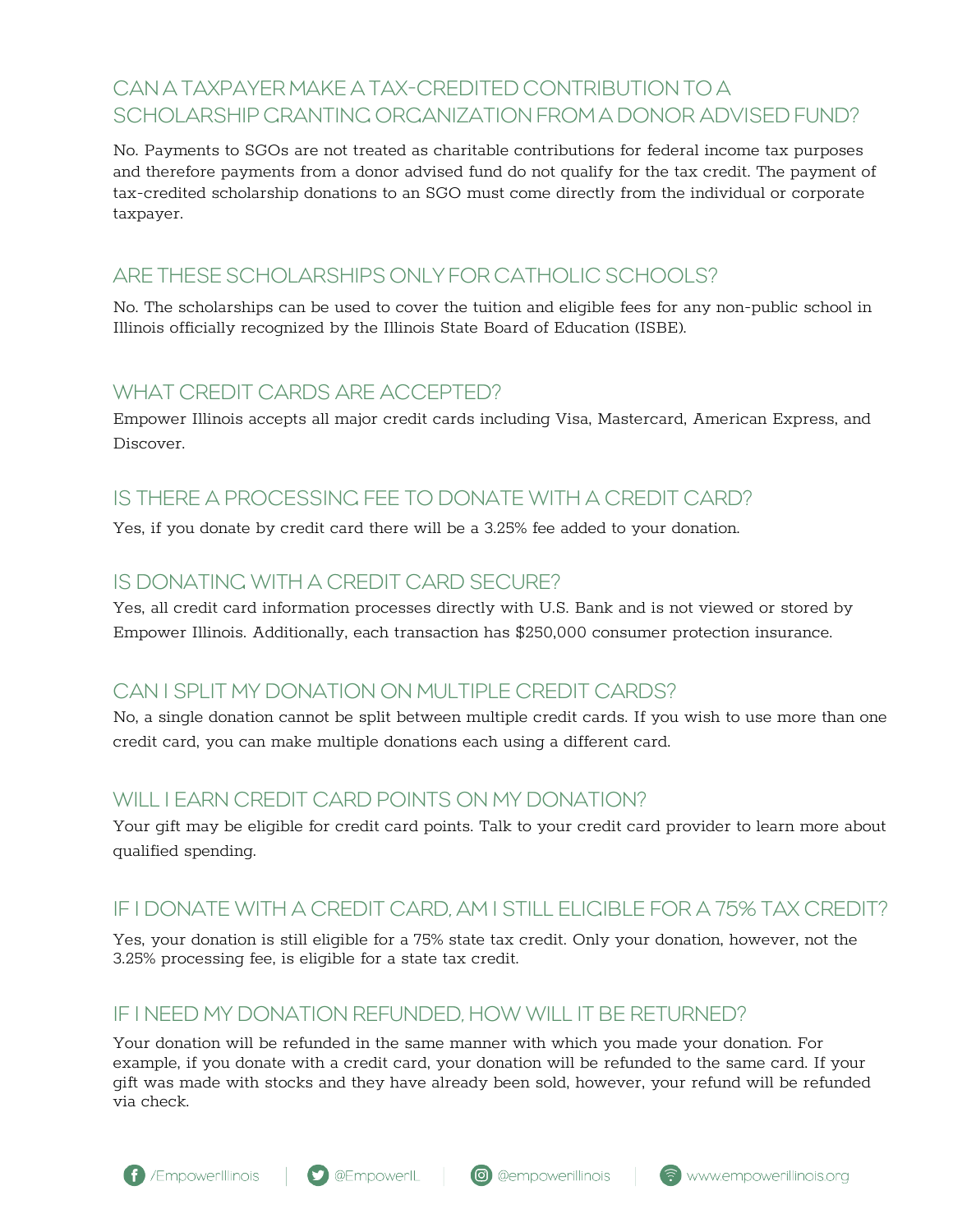### I CANNOT DESIGNATE TO THE SCHOOL WHERE I WISH TO DONATE. WHAT SHOULD LDO?

First, make sure to select the region where your designated school, not your home address, is located. A regional map is availabl[e here](https://www2.illinois.gov/rev/programs/InvestInKids/Pages/Regions.aspx).

If you are still unable to find the school you want to donate to, it may be because the school is not "recognized" by the ISBE.

#### HOW DO I CHOOSE THE REGION FOR MY DONATION?

When reserving your tax credit on the IDOR website, you must choose the region in which your designated school(s) are located, not the region of your home address. Click [here](https://empowerillinois.org/donors/schools-school-systems-scholarship-funds/) to determine in which region your designated school or organization is located.

If your designees are in different regions, you must make separate reservations for each region in the amounts for each donation you would like to make.

## DOES EMPOWER ILLINOIS ACCEPT DISTRIBUTIONS FROM INDIVIDUAL RETIREMENT ACCOUNTS (IRAS)?

At this time, there is significant uncertainty as to whether a donation of assets other than cash can qualify for the tax credit. That said, Empower Illinois is indifferent to the source of funds that are donated, except that the taxpayer must own the source of funds. Any penalties or tax liabilities incurred by the donor for an IRA distribution are solely the responsibility of the donor. Potential donors considering making a donation from their IRA should consult a tax advisor before doing so, as individual circumstances could dictate the implications of their donation. If the taxpayer does not own the source of funds, they do not technically satisfy their tax reservation.

#### CAN DONORS USE MARKETABLE SECURITIES SUCH AS STOCKS AND BONDS TO DONATE TO EMPOWER ILLINOIS TO FUND STUDENT SCHOLARSHIPS OR MUST A STUDENT SCHOLARSHIP DONATION BE MADE IN CASH?

Empower Illinois accepts marketable securities as donations. Empower Illinois then sells and converts donated securities into cash, per our gift policy. If the net proceeds of the donated securities is less than the amount of the tax credit reservation as stated on the Contribution Authorization Certificate ("CAC"), donors may make up the difference by sending an ACH payment to Empower Illinois, or by mailing a check to our lockbox. If the net proceeds of the donated securities is greater than the amount of the tax credit reservation as stated on the CAC, the difference will be used by Empower Illinois as an unrestricted  $501(c)(3)$  donation. **Empower** Illinois strongly urges donors to make their tax credit reservation well in excess of the estimated value of the marketable securities being donated.

Donors should first visit Empower Illinois' [donor wizard](https://donations.empowerillinois.org/donations) to upload their CAC and complete the designation form. Once completed, donors or their brokers should notify Lynda Arndt of U.S. Bank Trust at [lynda.arndt@usbank.com](mailto:lynda.arndt@usbank.com) to initiate a marketable securities (including stock) transaction. U.S. Bank Trust manages the Empower Illinois investment account.



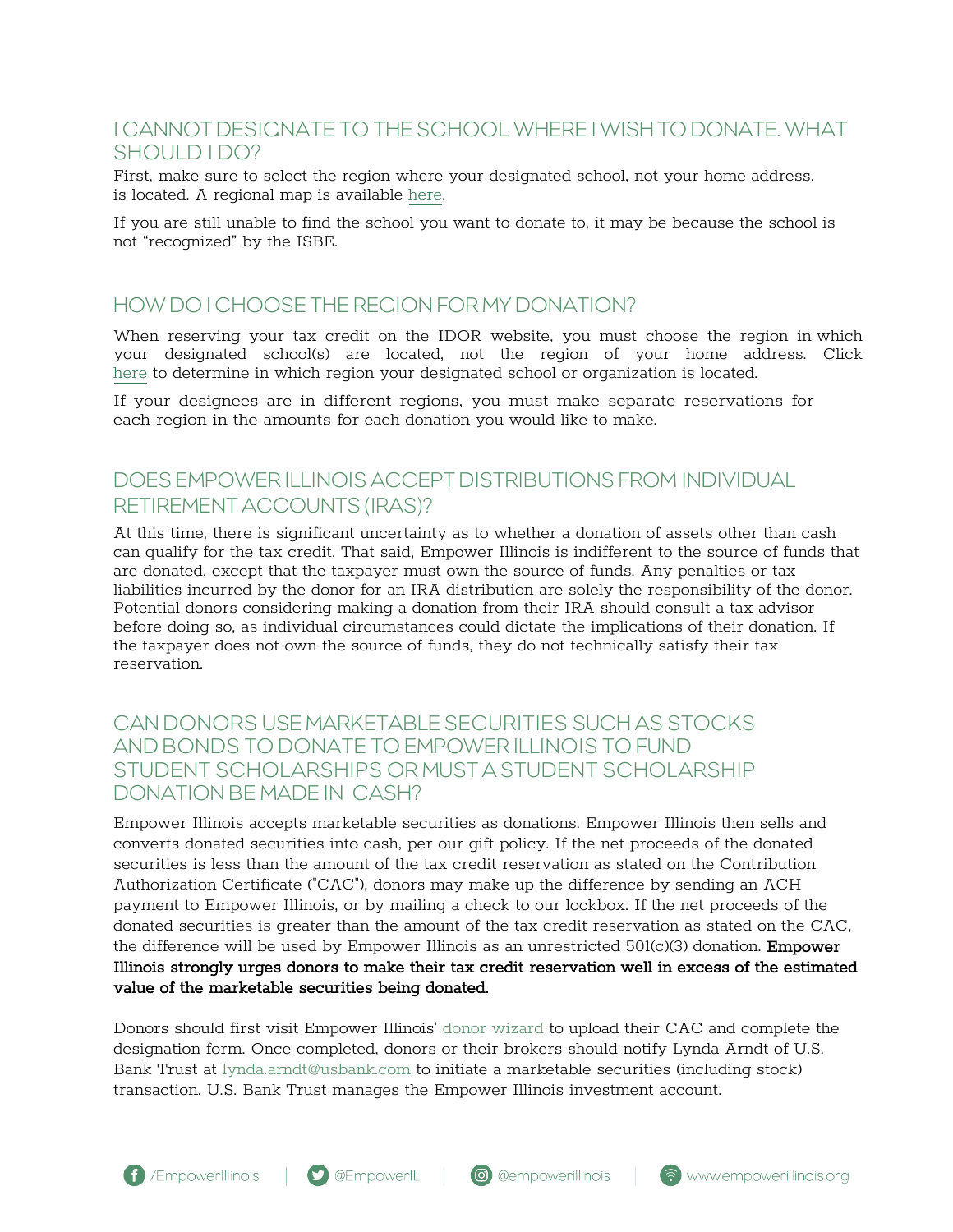# WHAT ARE THE SECURITY DELIVERY INSTRUCTIONS FOR USING MARKETABLE SECURITIES TO MAKE DONATION PAYMENTS TO EMPOWER ILLINOIS?

First, visit Empower Illinois' [donor wizard](https://donations.empowerillinois.org/donations) to upload your CAC and complete the designation form. Please make sure the name on your CAC matches the name on the bank or investment account from which the donation is being drawn. Next, notify [Lynda Arndt](mailto:lynda.arndt@usbank.com) of U.S. Bank Trust to initiate a stock transaction.

The account name is Empower Illinois and the account number is 001051000080.

#### **To deposit any DTC-eligible security into a U.S. Bank Trust account:**

Including, but not limited to, Equities, Corporate and Municipal Bonds, Commercial Paper, Medium-Term Notes, Collateralized Mortgage Issues, Mutual Fund Shares and Zero Coupon Bonds.

Participant Account 2803 For credit to account name and number referenced above

U.S. Bank is ACATS eligible, with participant number 2803. We ask that you or your broker notify [Lynda Arndt](mailto:lynda.arndt@usbank.com) of U.S. Bank Trust immediately upon the transfer initiation of any shares (ACATS or otherwise). Please include your name (as the donor) and the shares you are transferring in the comments section of the delivery notice. This will help expedite the donation process.

#### **To deposit any Fed-eligible security:**

Including all Fed-eligible Bonds, Bills, Notes, and agencies, including GNMAs.

Instruct current custodian to deliver to: Federal Reserve Bank of Cleveland For: U.S. Bank, N.A., Trust ABA 042-000-013 1050/TRUST For Account Number: 001051000080

Ask your broker or bank to include your name (as the donor) in the comments section of the delivery notice. If you have any questions about this process, please contact the Donor Helpline at donors@empowerillinois.org or 800-616-7606.

# CAN DONATIONS BE DIRECTED TO A SCHOOL THAT IS NOT RECOGNIZED BY THE ILLINOIS STATE BOARD OF EDUCATION (ISBE)?

Donations can be directed to schools that are recognized or in the process of being recognized by ISBE. These schools are eligible to receive donations to be used for scholarships under the Invest in Kids Act.

### CAN I DESIGNATE MY DONATION IF I AM DONATING FROM A PARTNERSHIP OR TRUST OF ANY KIND?

No. To remain in compliance with the Invest in Kids Act, tax credit scholarship donations from corporations, partnerships, or trusts (of any kind, including revocable) must remain undesigned.